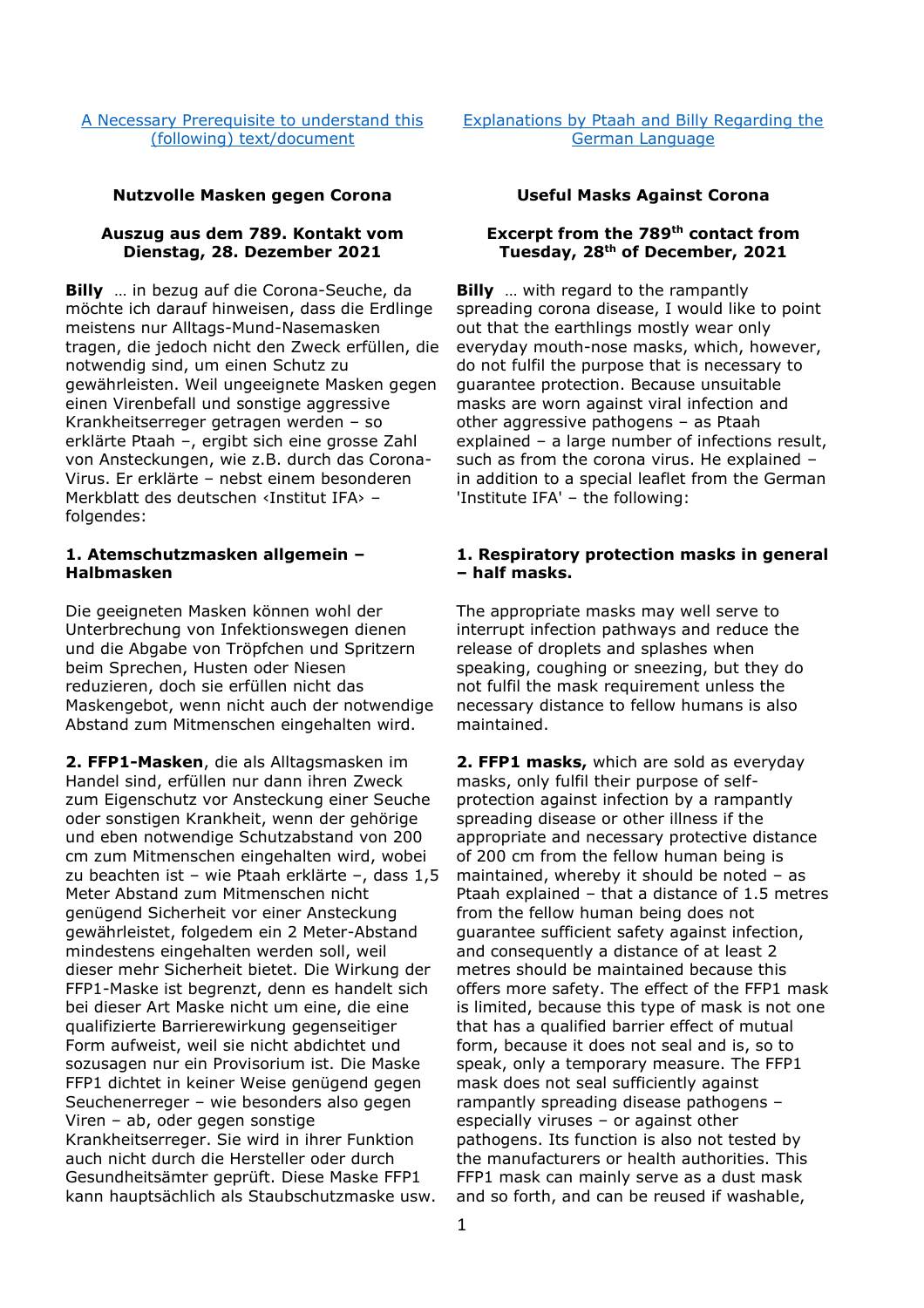ihre Dienste leisten und bei Waschbarkeit wieder verwendet werden, was bei Einwegmasken, wie z.B. OP-Masken resp. medizinischen Gesichtsmasken, aber nicht der Fall ist.

**3. OP-Maske** wird eine ‹Medizinische Gesichtsmaske› genannt, die den Mitmenschen vor Tropfen der Ausatemluft der die Maske tragenden Personen schützt, wie auch die Abgabe von Tröpfchen und Spritzern beim Sprechen, Husten oder Niesen reduziert wird. Gültig für OP-Masken für medizinisches/pflegendes Personal ist, dass Patient/innen geschützt werden (z.B. im OP), wo der Mindestabstand nicht eingehalten werden kann. Die OP- resp. medizinische Maske hat nur eine begrenzte Barrierewirkung bezüglich einer gegenseitigen Infektion. Sie schützt andere vor Tropfen in der Ausatemluft der eine Maske tragenden Person und schützt zudem möglicherweise die tragende Person vor Mund-/Nasen-Schleimhautkontakt mit kontaminierten Händen. Die Maske dichtet nicht ab und ist zudem ein Einwegprodukt, folglich sie nach Gebrauch richtig zu entsorgen ist. Diese Maske unterliegt einer Prüfung nach EN 14683, wie auch einer Zertifizierung = Norm für ‹Chirurgische Masken›, durch den Hersteller.

# **4. Atemschutz-Maske FFP2 und FFP3 = Halbmasken, Prüfung nach EN 149, Norm für ‹Partikelfiltrierende Halbmasken›, durch unabhängige Prüfstelle. Zertifizierung und Überwachung durch unabhängige Zertifizierungsstelle.**

Diese Masken schützen die tragende Person vor dem Einatmen kleinster luftgetragener Partikel, Tröpfchen und Aerosole.

1) Es ist unumgänglich, dass die Maske beim Tragen vollständig die Nasenöffnungen bedecken, folglich also die Maske Mund und Nase derart bedecken muss, dass weder Spritzer durch das Sprechen noch Tröpfchen durch die Atemluft ausgeatmet resp. eingeatmet werden können. Durch das Mund und Nase abschliessende Tragen der Maske wird auch die Gefahr vom Einatmen von Biostoffen usw. verhindert.

**2) Eine Maske der Güte FFP2 und FFP3 ohne Ausatmungsventil ist im Umgang mit Mitmenschen zu verwenden, weil allein diese eine gewisse hohe Sicherheit vor** 

which is not the case with disposable masks such as surgical masks, that is to say, medical face masks.

**3.** A **surgical mask** is called a 'medical face mask', which protects the fellow human beings from drops of exhaled air from the person wearing the mask, as well as reducing the release of droplets and splashes when speaking, coughing or sneezing. Valid for surgical masks for medical/nursing staff is that patients are protected (for example, in the operating theatre) where the minimum distance cannot be maintained. The surgical, that is to say, the medical mask, has only a limited barrier effect with regard to mutual infection. It protects others from droplets in the exhaled air of the person wearing a mask and may also protect the person wearing the mask from contaminating the membranes of their mouth, nose and mucosa with their hands. The mask does not seal and is also a disposable product, so it must be disposed of correctly after use. This mask is subject to testing according to EN 14683, as well as certification by the manufacturer, which is  $=$ standard for 'surgical masks'.

# **4. Respiratory protection mask FFP2 and FFP3, which are half masks, Tested according to EN 149 – the standard for 'particle filtering half masks' – by independent testing body. Certification and monitoring by independent certification body.**

These masks protect the persons wearing them from inhaling the smallest airborne particles, droplets and aerosols.

1) It is absolutely essential that the mask completely covers the nostrils when worn, i.e. the mask must cover the mouth and nose in such a form that neither splashes from speaking nor droplets from breathing can be exhaled or inhaled. By wearing the mask to cover the mouth and nose, the risk of inhaling bio-substances, and so forth, is also prevented.

# **2) A mask of the quality FFP2 and FFP3 without an exhalation valve is to be used when dealing with fellow human beings, because this alone can guarantee a**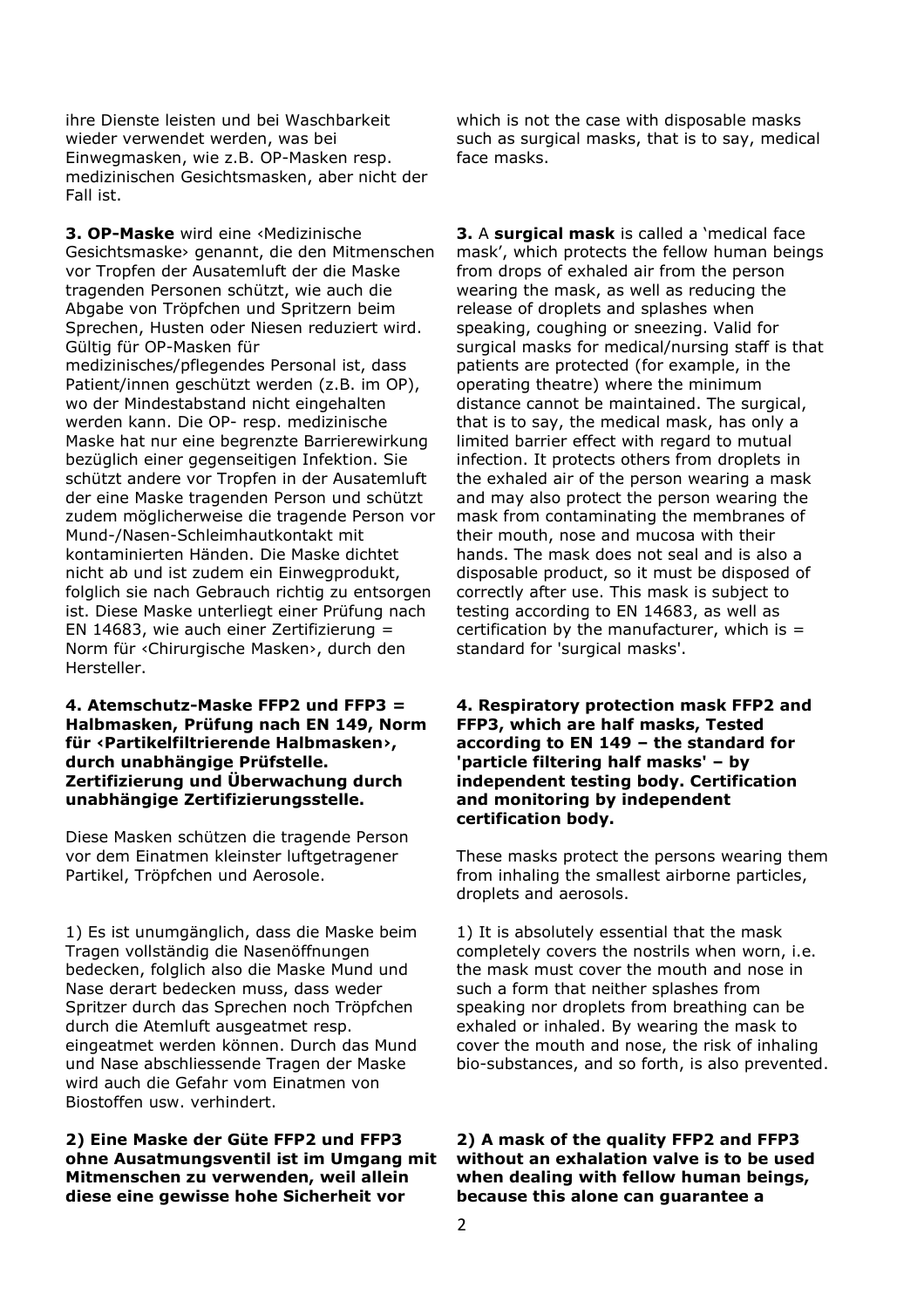**Ansteckung gewährleisten kann. Notwendig und unumgänglich ist dabei ein Sicherheitsabstand von 200 cm zum Mitmenschen, denn 1,5 Meter gewährleistet je nach Windverhältnissen nicht genügend Sicherheit von einer Infizierung. Allein eine Maske der Güte FFP2 oder FFP3 ohne Ausatmungsventil ist hochwertig genug, um hochprozentig vor einer Ansteckung durch Seuchenerreger oder sonstige aggressive Krankheitserreger zu schützen, wobei aber klar sein muss, dass eine 100prozentige Sicherheitsgewährleistung nicht gegeben werden kann.** 

3) Die Masken FFP2 und FFP3 ohne Ausatmungsventil filtern bei korrekter Verwendung hochprozentig Viren aus der Atemluft der eine Maske tragenden Person aus, wobei die Filterleistung der Maske natürlich abhängig ist von der Filterklasse.

4) Bei einer korrekten Verwendung der Maske besteht eine minimale Undichtigkeit beim Einatmen, wobei ein Bart die Schutzwirkung vermindern oder je nach Fall ganz aufheben kann.

5) Die Tragedauer für die Verwendung einer Maske ohne Ausatmungsventil der Güte FFP2 oder FFP3 ist gemäss der Gefährdungsbeurteilung festzulegen, und zwar je nach dem Gebrauch, wobei nach ca. 8 Stunden Tragedauer die Maske richtig entsorgt und eine neue benutzt werden soll.

6) Eine Maske FFP2 und FFP3 mit Ausatmungsventil ist im Umgang mit Mitmenschen untauglich und daher zu vermeiden, denn sie gewährleistet durch das Ausatmen via das Atemventil keine Sicherheit für den Mitmenschen, folglich diese nur für Arbeiten resp. Arbeitsgänge zu verwenden, jedoch gegenüber den Mitmenschen als Schutz gegen eine Ansteckung bezüglich Seuchenerreger sowie sonstige Krankheitserreger nutzlos ist. Eine Maske FFP2 und FFP3 mit Ausatmungsventil schützt nur den Träger selbst, nicht jedoch die Mitmenschen. In einem Seuchenfall ist jedoch auch bei der Arbeitsverrichtung mit einer Maske FFP3 mit Atemventil die Regel notwendig, den Sicherheitsabstand von 200 cm einzuhalten.

**7) Voll-Maske**, dabei handelt es sich um eine Ganzgesichts-Maske, die seitwärts mit 2

**certain high level of safety against infection. A safety distance of 200 cm to the fellow human beings is necessary and indispensable, because, depending on the wind conditions, 1.5 metres does not guarantee sufficient safety from infection. Only a mask of the quality FFP2 or FFP3 without an exhalation valve is of sufficient quality to provide a high level of protection against infection by rampantly spreading disease pathogens or other aggressive pathogens, although it must be clear that a 100% guarantee of safety cannot be given.** 

3) The FFP2 and FFP3 masks without an exhalation valve, when used correctly, filter out a high percentage of viruses from the air breathed by the person wearing a mask, whereby the filtering performance of the mask is of course dependent on the filter grade.

4) If the mask is used correctly, there is minimal leakage on inhalation, although a beard can reduce or, depending on the case, eliminate the protective effect.

5) The wearing time for the use of a mask without an exhalation valve of grade FFP2 or FFP3 shall be determined according to the risk assessment, namely depending on the use, whereby after approximately 8 hours of wearing time the mask shall be properly disposed of and a new one used.

6) An FFP2 and FFP3 mask with an exhalation valve is unsuitable for use with fellow human beings and should therefore be avoided, because it does not guarantee any safety for the fellow human beings due to the exhalation via the breathing valve, which means that it can only be used for work or work processes, but is useless as protection against infection by rampantly spreading disease pathogens and other pathogens. An FFP2 and FFP3 mask with an exhalation valve only protects the wearer, but not the fellow human beings. However, in the event of a rampantly spreading disease, even when working with an FFP3 mask with an exhalation valve, it is necessary to keep a safe distance of 200 cm.

**7) Full-mask**, which is a full-face mask fitted with 2 replaceable filters on either side and –